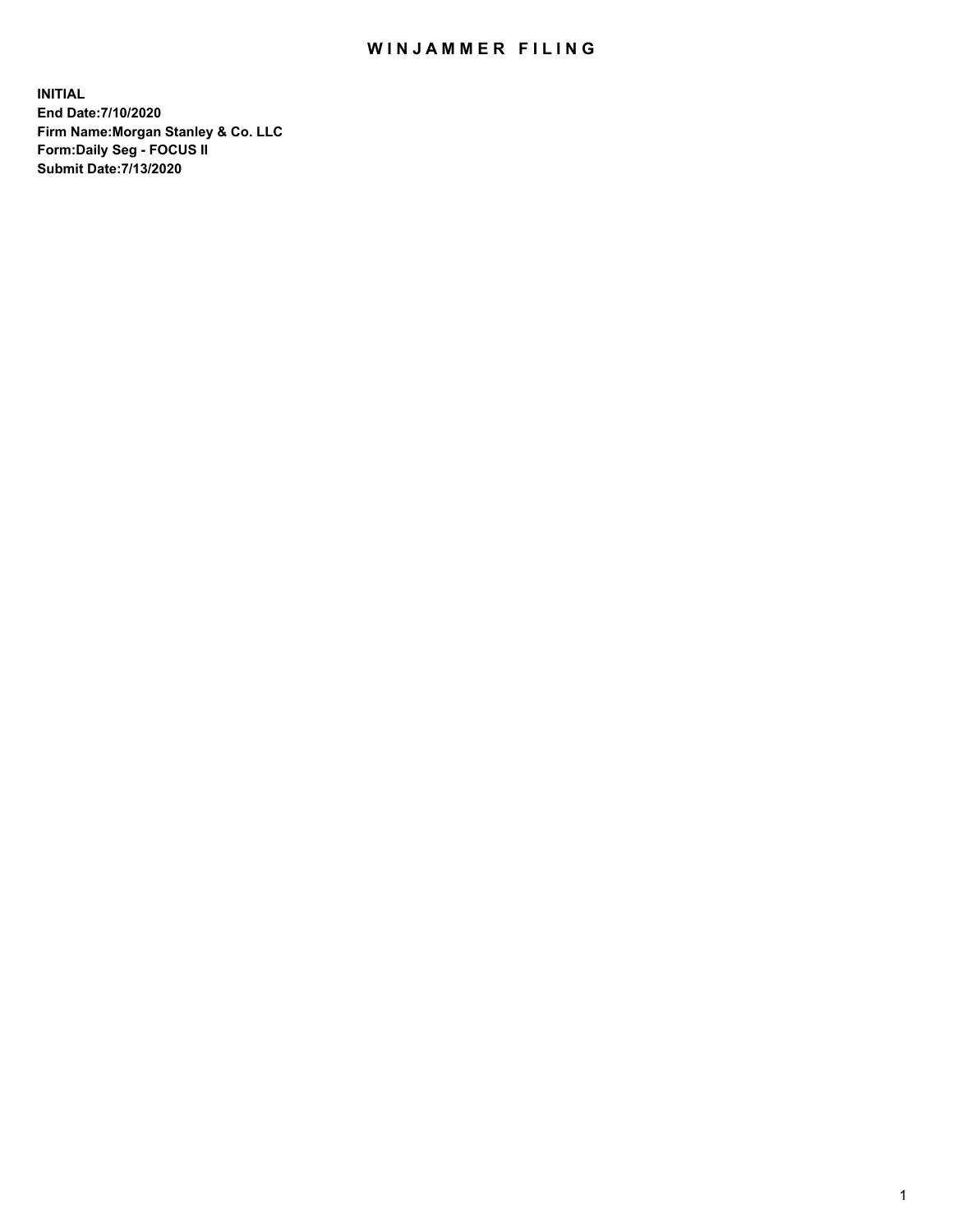**INITIAL End Date:7/10/2020 Firm Name:Morgan Stanley & Co. LLC Form:Daily Seg - FOCUS II Submit Date:7/13/2020 Daily Segregation - Cover Page**

| Name of Company                                                                                                                                                                                                                                                                                                                | Morgan Stanley & Co. LLC                        |
|--------------------------------------------------------------------------------------------------------------------------------------------------------------------------------------------------------------------------------------------------------------------------------------------------------------------------------|-------------------------------------------------|
| <b>Contact Name</b>                                                                                                                                                                                                                                                                                                            | <b>Ikram Shah</b>                               |
| <b>Contact Phone Number</b>                                                                                                                                                                                                                                                                                                    | 212-276-0963                                    |
| <b>Contact Email Address</b>                                                                                                                                                                                                                                                                                                   | Ikram.shah@morganstanley.com                    |
| FCM's Customer Segregated Funds Residual Interest Target (choose one):<br>a. Minimum dollar amount: ; or<br>b. Minimum percentage of customer segregated funds required:% ; or<br>c. Dollar amount range between: and; or<br>d. Percentage range of customer segregated funds required between:% and%.                         | 235,000,000<br><u>0</u><br><u>00</u><br>00      |
| FCM's Customer Secured Amount Funds Residual Interest Target (choose one):<br>a. Minimum dollar amount: ; or<br>b. Minimum percentage of customer secured funds required:% ; or<br>c. Dollar amount range between: and; or<br>d. Percentage range of customer secured funds required between:% and%.                           | 140,000,000<br><u>0</u><br>0 <sub>0</sub><br>00 |
| FCM's Cleared Swaps Customer Collateral Residual Interest Target (choose one):<br>a. Minimum dollar amount: ; or<br>b. Minimum percentage of cleared swaps customer collateral required:% ; or<br>c. Dollar amount range between: and; or<br>d. Percentage range of cleared swaps customer collateral required between:% and%. | 92,000,000<br><u>0</u><br>0 Q<br>0 <sub>0</sub> |

Attach supporting documents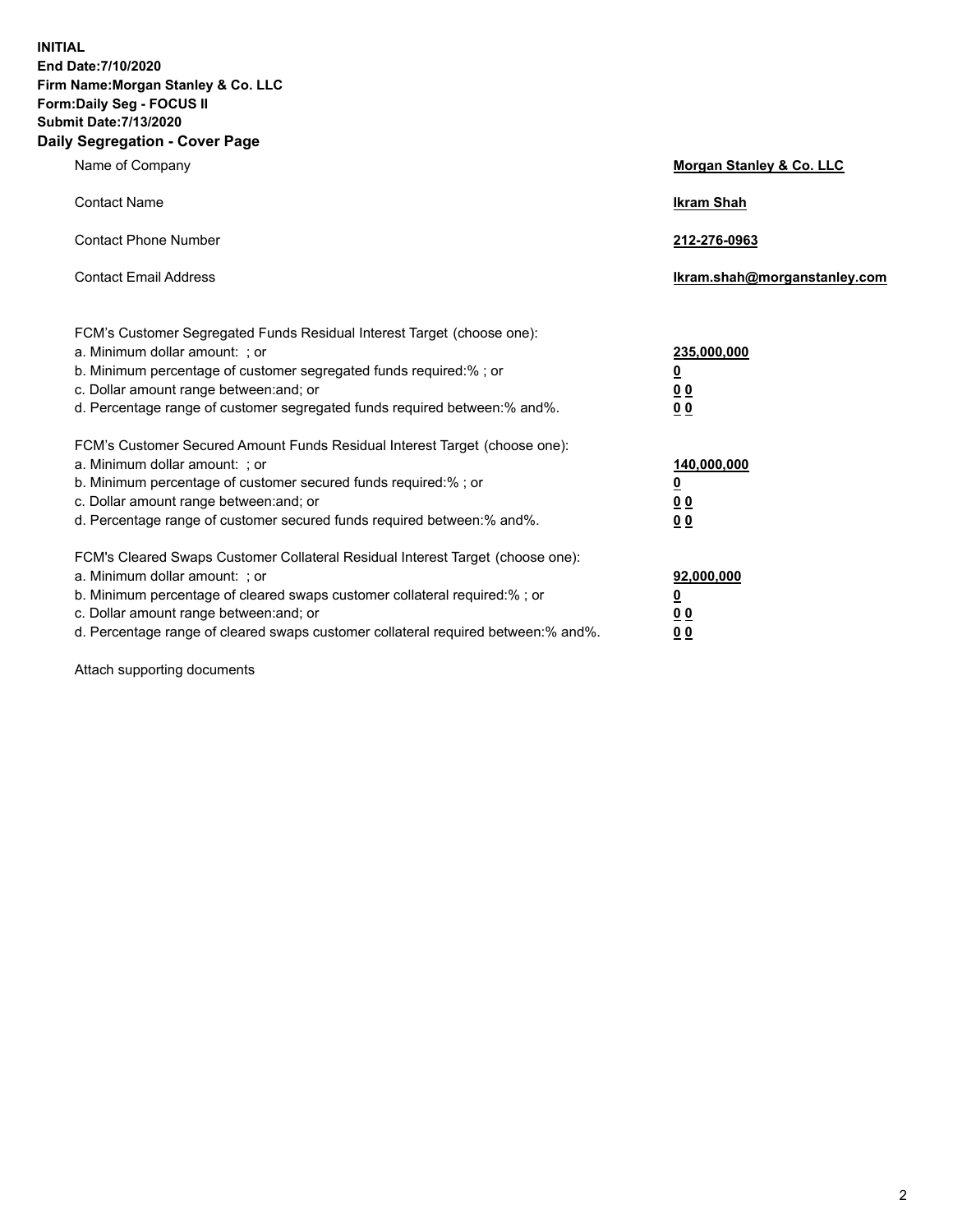## **INITIAL End Date:7/10/2020 Firm Name:Morgan Stanley & Co. LLC Form:Daily Seg - FOCUS II Submit Date:7/13/2020 Daily Segregation - Secured Amounts** Foreign Futures and Foreign Options Secured Amounts Amount required to be set aside pursuant to law, rule or regulation of a foreign government or a rule of a self-regulatory organization authorized thereunder **0** [7305] 1. Net ledger balance - Foreign Futures and Foreign Option Trading - All Customers A. Cash **4,394,968,806** [7315] B. Securities (at market) **3,012,140,802** [7317] 2. Net unrealized profit (loss) in open futures contracts traded on a foreign board of trade **358,368,229** [7325] 3. Exchange traded options a. Market value of open option contracts purchased on a foreign board of trade **6,107,145** [7335] b. Market value of open contracts granted (sold) on a foreign board of trade **-14,397,904** [7337] 4. Net equity (deficit) (add lines 1. 2. and 3.) **7,757,187,078** [7345] 5. Account liquidating to a deficit and account with a debit balances - gross amount **25,535,986** [7351] Less: amount offset by customer owned securities **-24,038,128** [7352] **1,497,858** [7354] 6. Amount required to be set aside as the secured amount - Net Liquidating Equity Method (add lines 4 and 5) 7. Greater of amount required to be set aside pursuant to foreign jurisdiction (above) or line 6. FUNDS DEPOSITED IN SEPARATE REGULATION 30.7 ACCOUNTS 1. Cash in banks A. Banks located in the United States **860,996,149** [7500] B. Other banks qualified under Regulation 30.7 **560,091,691** [7520] **1,421,087,840** [7530] 2. Securities A. In safekeeping with banks located in the United States **308,169,771** [7540] B. In safekeeping with other banks qualified under Regulation 30.7 **0** [7560] **308,169,771** [7570] 3. Equities with registered futures commission merchants A. Cash **15,404,667** [7580] B. Securities **0** [7590] C. Unrealized gain (loss) on open futures contracts **2,223,531** [7600] D. Value of long option contracts **0** [7610] E. Value of short option contracts **0** [7615] **17,628,198** [7620] 4. Amounts held by clearing organizations of foreign boards of trade A. Cash **0** [7640] B. Securities **0** [7650] C. Amount due to (from) clearing organization - daily variation **0** [7660] D. Value of long option contracts **0** [7670] E. Value of short option contracts **0** [7675] **0** [7680] 5. Amounts held by members of foreign boards of trade A. Cash **3,177,087,938** [7700] B. Securities **2,703,971,031** [7710] C. Unrealized gain (loss) on open futures contracts **356,144,698** [7720] D. Value of long option contracts **6,107,145** [7730] E. Value of short option contracts **-14,397,904** [7735] **6,228,912,908** [7740] 6. Amounts with other depositories designated by a foreign board of trade **0** [7760] 7. Segregated funds on hand **0** [7765] 8. Total funds in separate section 30.7 accounts **7,975,798,717** [7770] 9. Excess (deficiency) Set Aside for Secured Amount (subtract line 7 Secured Statement Page 1 from Line 8)

- 10. Management Target Amount for Excess funds in separate section 30.7 accounts **140,000,000** [7780]
- 11. Excess (deficiency) funds in separate 30.7 accounts over (under) Management Target **77,113,781** [7785]

**7,758,684,936** [7355]

**7,758,684,936** [7360]

**217,113,781** [7380]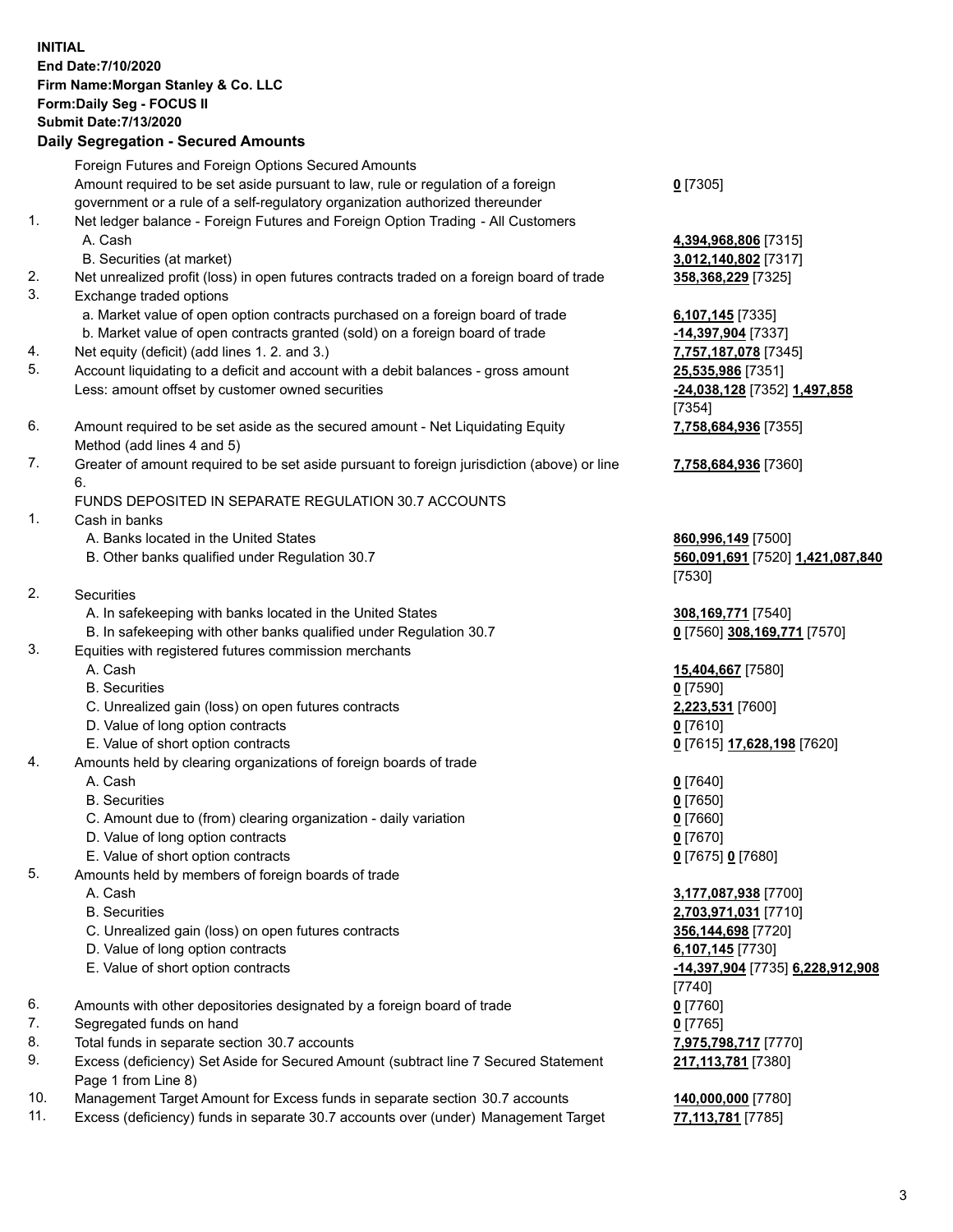**INITIAL End Date:7/10/2020 Firm Name:Morgan Stanley & Co. LLC Form:Daily Seg - FOCUS II Submit Date:7/13/2020 Daily Segregation - Segregation Statement** SEGREGATION REQUIREMENTS(Section 4d(2) of the CEAct) 1. Net ledger balance A. Cash **14,767,042,368** [7010] B. Securities (at market) **8,194,369,339** [7020] 2. Net unrealized profit (loss) in open futures contracts traded on a contract market **2,413,531,554** [7030] 3. Exchange traded options A. Add market value of open option contracts purchased on a contract market **493,136,823** [7032] B. Deduct market value of open option contracts granted (sold) on a contract market **-349,473,720** [7033] 4. Net equity (deficit) (add lines 1, 2 and 3) **25,518,606,364** [7040] 5. Accounts liquidating to a deficit and accounts with debit balances - gross amount **329,768,526** [7045] Less: amount offset by customer securities **-328,007,621** [7047] **1,760,905** [7050] 6. Amount required to be segregated (add lines 4 and 5) **25,520,367,269** [7060] FUNDS IN SEGREGATED ACCOUNTS 7. Deposited in segregated funds bank accounts A. Cash **4,456,007,094** [7070] B. Securities representing investments of customers' funds (at market) **0** [7080] C. Securities held for particular customers or option customers in lieu of cash (at market) **910,395,444** [7090] 8. Margins on deposit with derivatives clearing organizations of contract markets A. Cash **13,071,488,812** [7100] B. Securities representing investments of customers' funds (at market) **0** [7110] C. Securities held for particular customers or option customers in lieu of cash (at market) **7,283,973,895** [7120] 9. Net settlement from (to) derivatives clearing organizations of contract markets **27,739,510** [7130] 10. Exchange traded options A. Value of open long option contracts **493,136,823** [7132] B. Value of open short option contracts **-349,473,720** [7133] 11. Net equities with other FCMs A. Net liquidating equity **14,251,605** [7140] B. Securities representing investments of customers' funds (at market) **0** [7160] C. Securities held for particular customers or option customers in lieu of cash (at market) **0** [7170] 12. Segregated funds on hand **0** [7150] 13. Total amount in segregation (add lines 7 through 12) **25,907,519,463** [7180] 14. Excess (deficiency) funds in segregation (subtract line 6 from line 13) **387,152,194** [7190]

- 15. Management Target Amount for Excess funds in segregation **235,000,000** [7194]
- 16. Excess (deficiency) funds in segregation over (under) Management Target Amount Excess

**152,152,194** [7198]